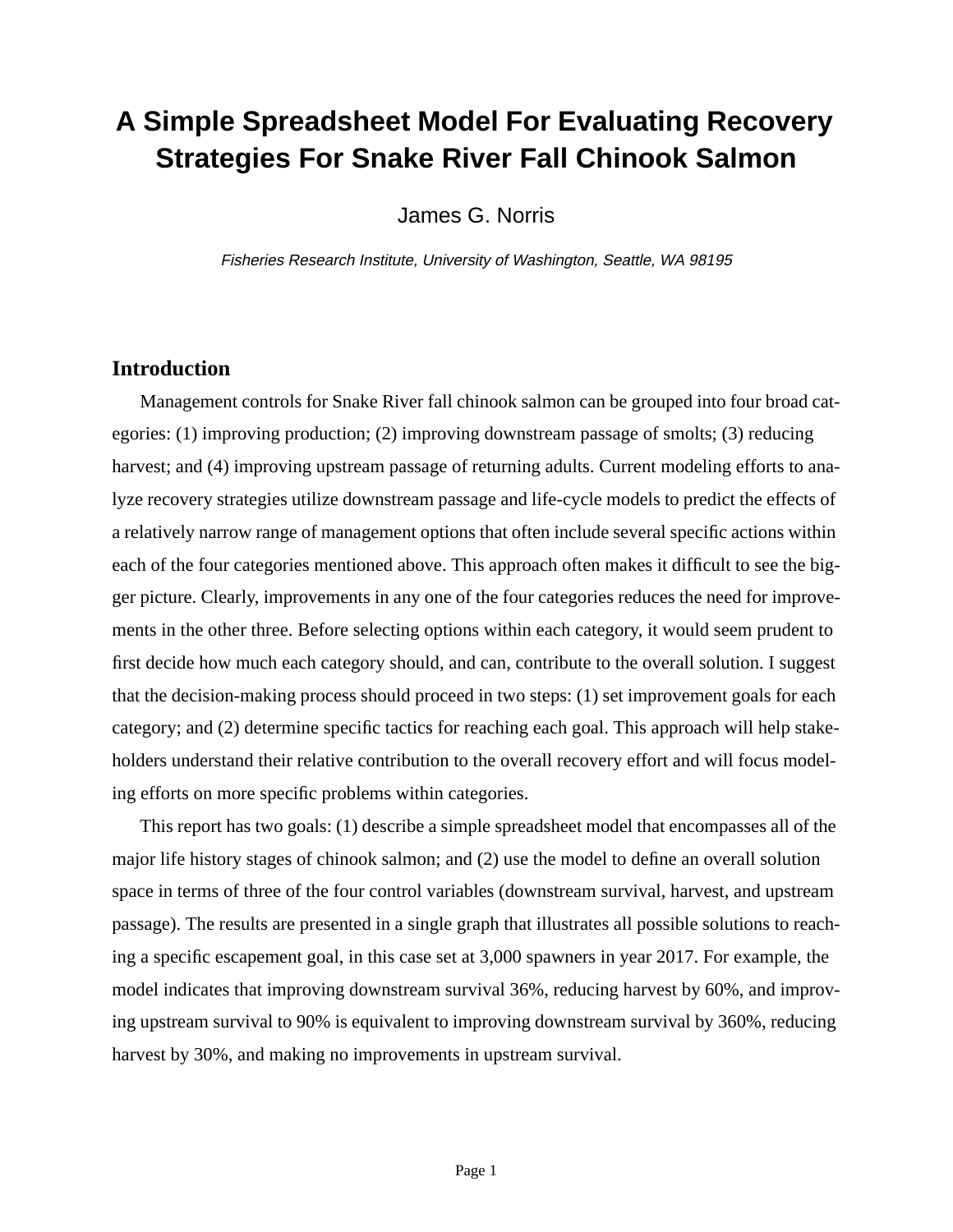### **Methods**

The model incorporates the production and downstream passage features of the Stochastic Life Cycle Model (SLCM; Lee and Hyman 1992) and the adult life history and harvesting features of the Pacific Salmon Commission (PSC) Chinook Model. It was written as a spreadsheet in Microsoft Excel. The computational sequence is given in Fig. 1 and the equations and parameters are given below:

Population ageing:

$$
N_{a+1} = OcnRun_a
$$

where  $N_a$  = abundance of age *a* fish and  $OcnRun_a$  is the number of age *a* fish remaining in the ocean at the end of the year. Initial abundances at the start of year 1994 were taken from output from the PSC Chinook Model ( $N_1 = 15,868$ ;  $N_2 = 6,839$ ;  $N_3 = 1,330$ ;  $N_4 = 3,705$ ;  $N_5 = 100$ ).

Natural ocean mortality:

$$
N_a = N_a \cdot s_a
$$

where  $s_a$  = ocean survival rate for age *a* ( $s_1$  = 0.5,  $s_2$  = 0.6,  $s_3$  = 0.7,  $s_4$  = 0.8,  $s_5$  = 0.9; from PSC Chinook Model).

Ocean Harvesting:

 $OcnCatch_a = N_a \cdot HR \cdot OcnHR_a$ 

where *HR* is the overall harvest rate control variable and ranges from 0 to 1 ( $0 =$  no harvest; 1 = status quo harvest) and  $OcnHR_a$  is the status quo ocean harvest rate for age *a* ( $OcnHR_3 = .215$ , *OcnHR<sub>4</sub>* = .422, *OcnHR<sub>5</sub>* = .368; from Schaller and Cooney 1992, Table 4).

Maturation:

$$
TermRun_a = (N_a - OcnCatch_a) \cdot MatRate_a
$$

$$
OcnRun_a = (N_a - OcnCatch_a) \cdot (1 - MatRate_a)
$$

where *TermRuna* is the number of age *a* fish returning to the river, *OcnRuna* is the number of age *a* fish remaining in the ocean at the end of the year, and *MatRate<sub>a</sub>* is the maturation rate for age *a*  $(MatRate_2 = .07, MatRate_3 = .21, MatRate_4 = .65, MatRate_5 = 1.0$ ; from PSC Chinook Model).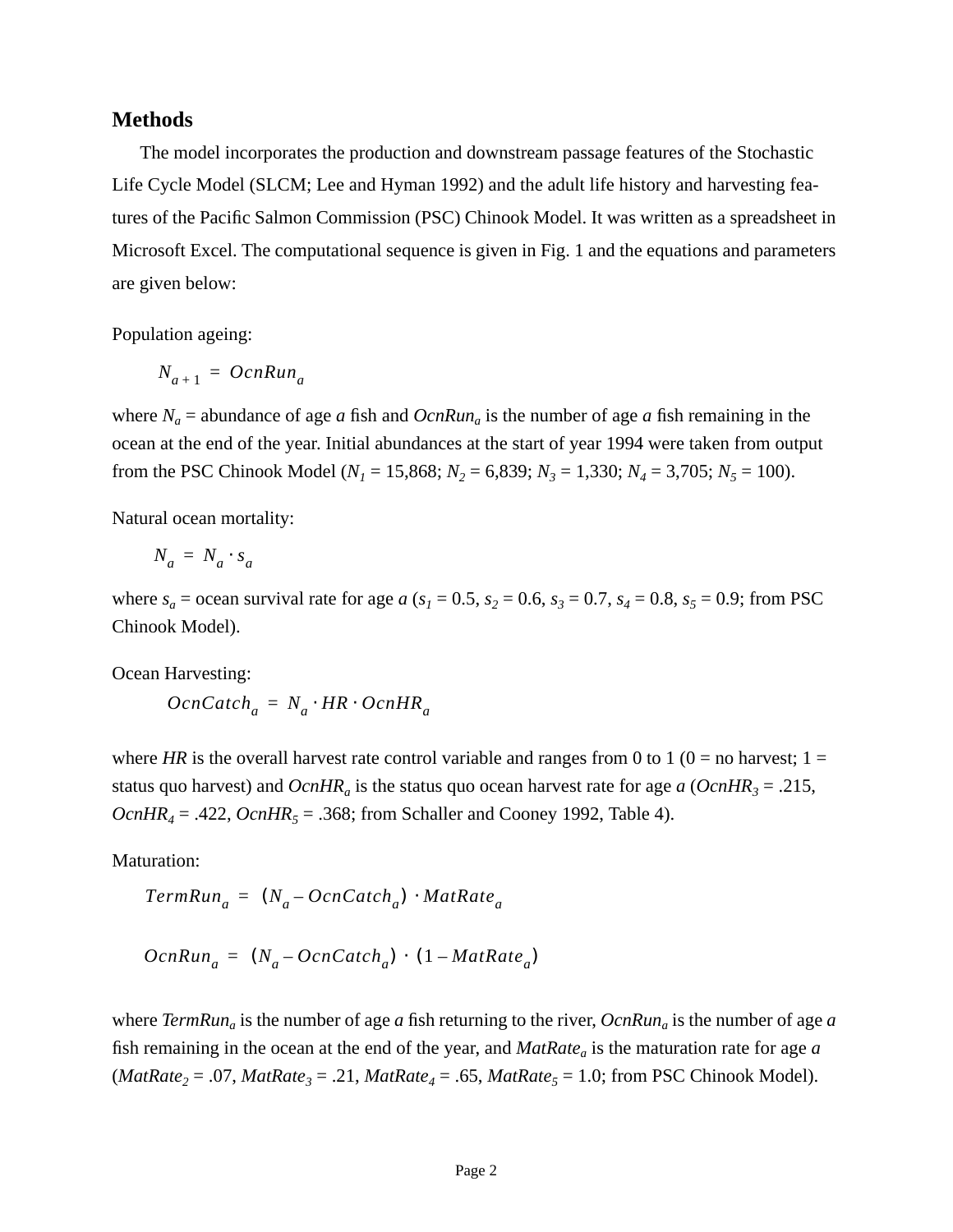River Harvesting:

$$
River Catch_a = TermRun_a \cdot HR \cdot RivHR_a
$$

where *HR* is the overall harvest rate control variable and ranges from 0 to 1 ( $0 =$  no harvest; 1 = status quo harvest) and  $RivHR_a$  is the status quo river harvest rate for age *a* ( $RivHR_3 = .278$ ,  $RivHR_4 = .588$ ,  $RivHR_5 = .678$ ; from Schaller and Cooney 1992, Table 4).

Adult Escapement (ages 3, 4, and 5):

$$
AdltEsc = \sum_{a=3}^{5} (TermRun_a - River Catch_a)
$$

Pre-spawning mortality:

 $Spawners = AdltEsc \cdot PreSpawnSurv$ 

where *PreSpawnSurv* is the prespawning survival control variable (= 0.603 for base case conditions; PSC Chinook Model).

Production of progeny in the next year:

*<sup>N</sup>*<sup>1</sup> *Spawners females Spawner*  $= Spawners\cdot \frac{ females}{Spawner}\cdot \frac{eggs}{female}\cdot \frac{presmolts}{egg}\cdot \frac{smolts}{presmolt}\cdot DownSurvRate\cdot s_1$ 

where

*females/spawner* = 0.583 (Fisher et al 1992);

*eggs/female* = 4,300 (Fisher et al 1992);

*presmolts/egg* =  $0.20$  (Fisher et al 1992);

*smolts/presmolt* = 0.25 (Fisher et al 1992);

*DownSurvRate* = downstream survival control variable (= 0.16 for base case conditions);

 $s_1$  = ocean survival rate of age 1 fish (0.5).

For base case conditions, the *DownSurvRate* parameter was set to 0.16 because that value gave an escapement trajectory very similar to that of the PSC Chinook Model (see Fig. 2) and seemed reasonable based on other studies (Hilborn 1993; Anderson 1994).

The analysis was conducted by systematically fixing the *HR* and *PreSpawnSurv* control vari-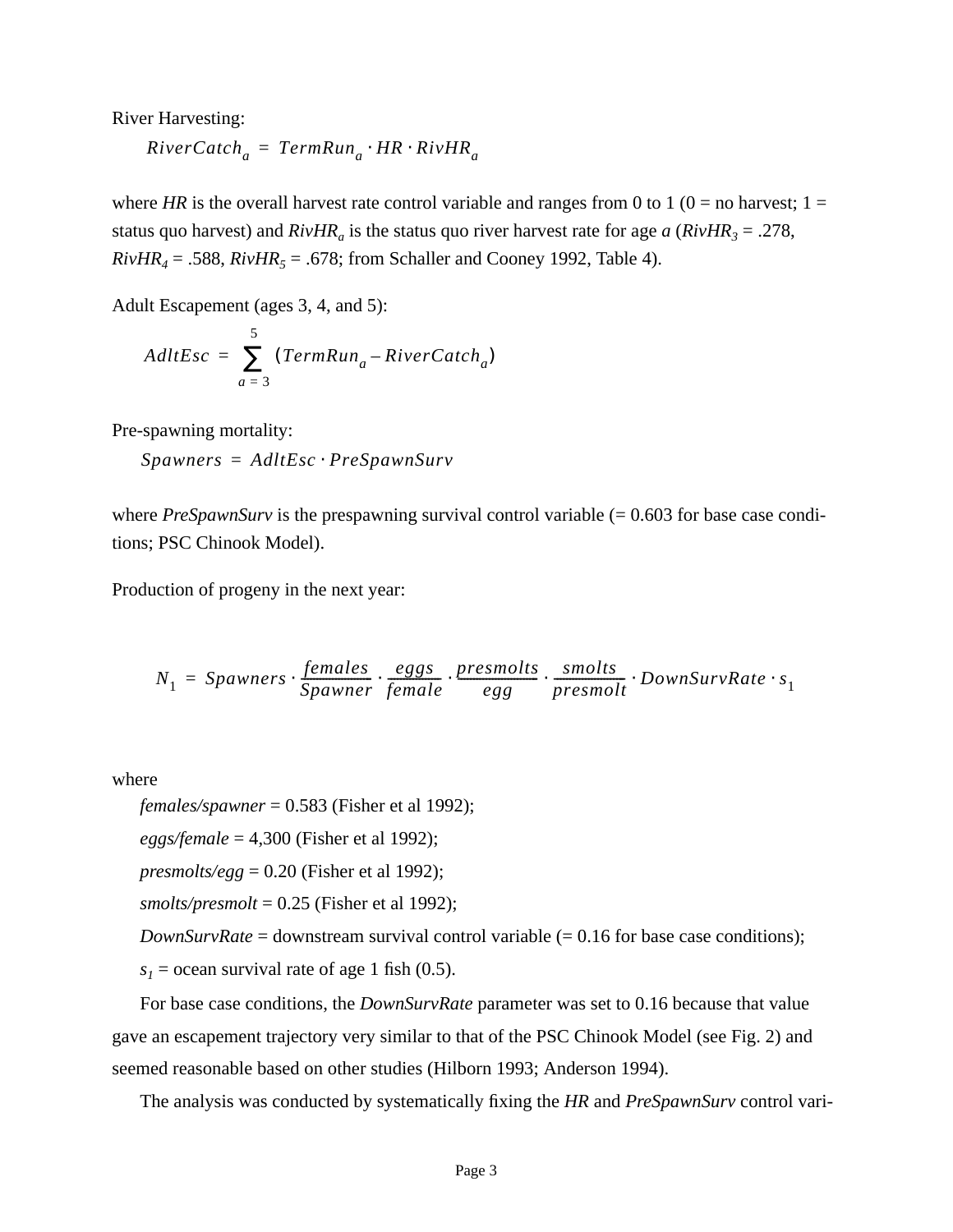ables over a range of values (0 to 1 for *HR*; 0.6 to 0.9 for *PreSpawnSurv*) and using the "solver" tool in Excel to find the value of the third control variable—*DownSurvRate*— such that the number of spawners in year 2017 was equal to 3,000.

### **Results**

The results are given in Fig. 3 and Tables 1 and 2. Any point on one of the four lines in Fig. 3 defines a combination of downstream survival rate, harvest rate reduction, and upstream survival rate that gives 3,000 spawners in year 2017. For example, if harvest rates are reduced by 30%, downstream survival would have to be increased from 16% to between 36% (if upstream survival is improved to 90% survival) and 58% (if upstream survival remains at 60%). Note that in the absence of fishing, some improvement in downstream or upstream survival is still necessary for the stock to rebuild.

#### **Discussion**

The analysis described in this report does not answer specific questions regarding alternative methods of improving downstream survival, reducing harvest rates, or improving upstream survival. Other models and analysis methods can be used to decide among those alternatives. For example, the CRiSP.2 model can be used to define equivalent methods of reducing harvesting rates (Norris, in prep). Instead, this analysis provides a broader perspective of the recovery problem in terms of the trade-offs required to meet the recovery goal. The important results are presented in Table 2 and Fig. 3.

The results from this model are consistent with those from the PSC Chinook Model, which also indicated that a 30% reduction in harvest rates would require a 3.4-fold improvement in downstream survival (Norris 1995).

## **References**

- Anderson, J. J. 1995. Comparison of mainstem recovery options Recover-1 and DFOP. (unpublished manuscript).
- Fisher, T. R., D. C. Lee, and J. B. Hyman. 1992. Input parameters for the modeling of upper Snake River wild chinook salmon with the stochastic life-cycle model (SLCM). (unpublished manuscript).

Hilborn, R. (in prep).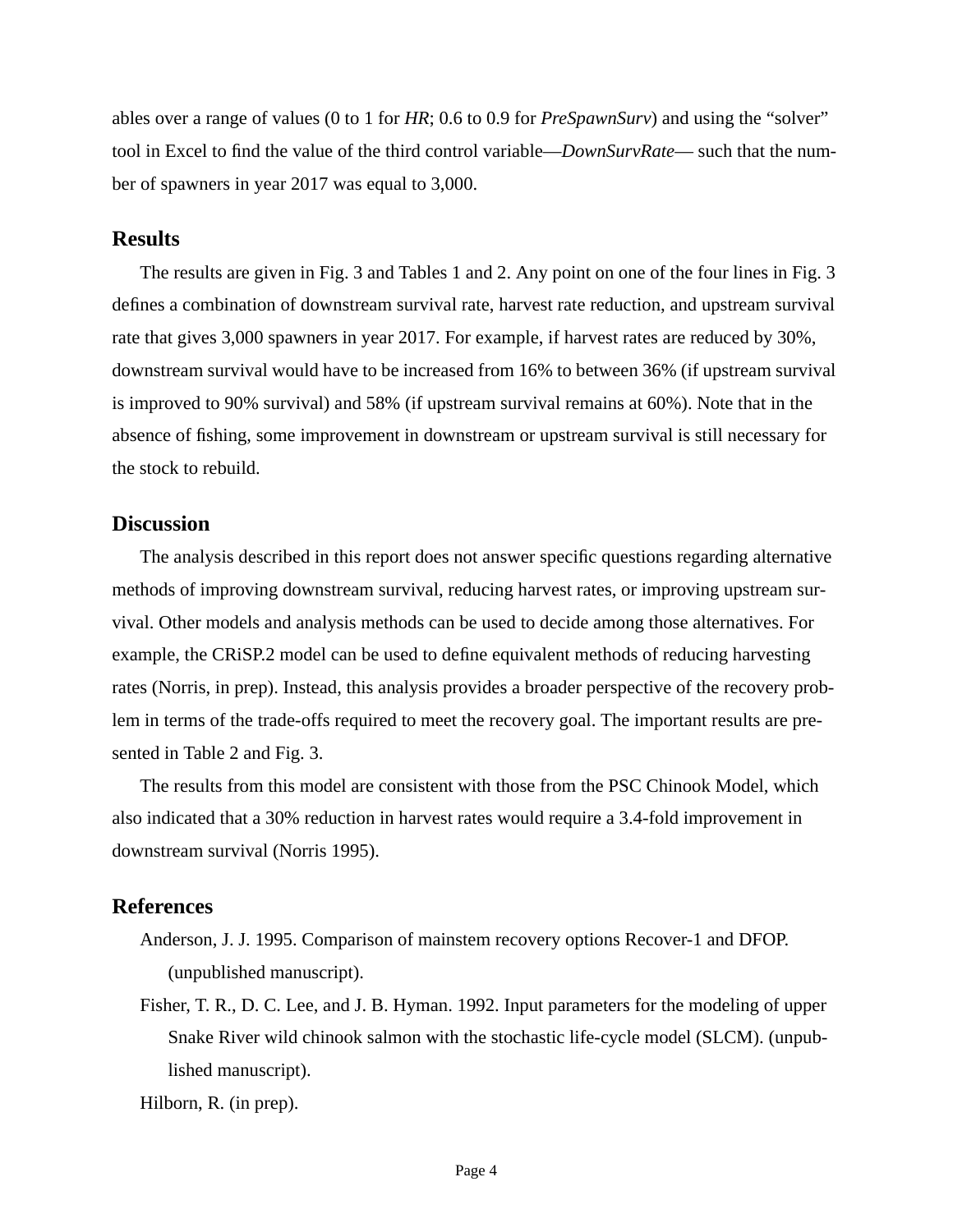- Lee, D., and J. B. Hyman. 1992. The stochastic life-cycle model (SLCM): simulating the population dynamics of anadromous salmonids. US Dept. of Ag., Forest Service, Intermountain Research Station, Research Paper INT-459. 30 p.
- Norris, J. G. 1995. Memorandum to Charles Paulsen dated Feb. 15, 1995.
- Norris, J.G. (in prep). Defining equivalent harvest reduction policies for endangered Snake River fall chinook salmon. Can. J. Fish. Aquat. Sci. xx: xxxx-xxxx.
- Schaller, H., and T. Cooney. 1992. Draft Snake River fall chinook life-cycle simulation model for recovery and rebuilding plan evaluation. (Unpublished document).

Table 1. Downstream survival multipliers (i.e., amount the base case rate of 0.16 must be multiplied by) for values of harvest rate reductions and prespawning survival rates required to achieve 3,000 spawners in year 2017.

| Harvest<br>Reduction<br>(% ) | PreSpawnSurv<br>$= 0.6$ | PreSpawnSurv<br>$= 0.7$ | PreSpawnSurv<br>$= 0.8$ | PreSpawnSurv<br>$= 0.9$ |
|------------------------------|-------------------------|-------------------------|-------------------------|-------------------------|
| $\boldsymbol{0}$             | 6.451                   | 5.426                   | 4.647                   | 4.053                   |
| 10                           | 5.281                   | 4.44                    | 3.801                   | 3.314                   |
| 20                           | 4.361                   | 3.665                   | 3.136                   | 2.733                   |
| 30                           | 3.63                    | 3.049                   | 2.608                   | 2.272                   |
| 40                           | 3.043                   | 2.555                   | 2.185                   | 1.903                   |
| 50                           | 2.569                   | 2.156                   | 1.843                   | 1.605                   |
| 60                           | 2.183                   | 1.831                   | 1.565                   | 1.362                   |
| 70                           | 1.865                   | 1.565                   | 1.337                   | 1.163                   |
| 80                           | 1.603                   | 1.344                   | 1.148                   | 0.999                   |
| 90                           | 1.385                   | 1.161                   | 0.991                   | 0.862                   |
| 100                          | 1.202                   | 1.007                   | 0.86                    | 0.748                   |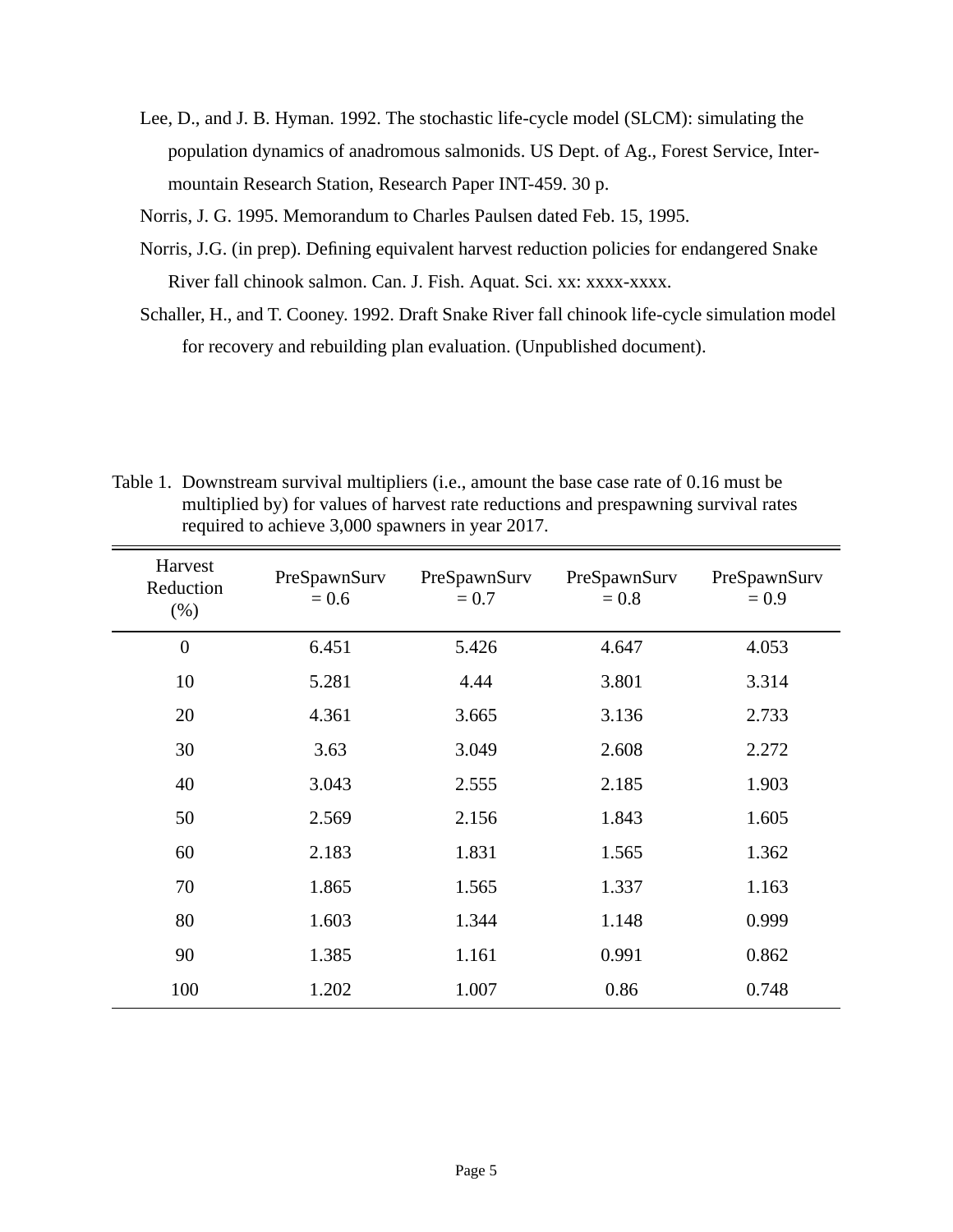| Harvest<br>Reduction<br>(% ) | PreSpawnSurv<br>$= 0.6$ | PreSpawnSurv<br>$= 0.7$ | PreSpawnSurv<br>$= 0.8$ | PreSpawnSurv<br>$= 0.9$ |
|------------------------------|-------------------------|-------------------------|-------------------------|-------------------------|
| $\overline{0}$               | 1.034                   | 0.870                   | 0.745                   | 0.650                   |
| 10                           | 0.847                   | 0.712                   | 0.609                   | 0.531                   |
| 20                           | 0.699                   | 0.587                   | 0.503                   | 0.438                   |
| 30                           | 0.582                   | 0.489                   | 0.418                   | 0.364                   |
| 40                           | 0.488                   | 0.410                   | 0.350                   | 0.305                   |
| 50                           | 0.412                   | 0.346                   | 0.295                   | 0.257                   |
| 60                           | 0.350                   | 0.294                   | 0.251                   | 0.218                   |
| 70                           | 0.299                   | 0.251                   | 0.214                   | 0.186                   |
| 80                           | 0.257                   | 0.215                   | 0.184                   | 0.160                   |
| 90                           | 0.222                   | 0.186                   | 0.159                   | 0.138                   |
| 100                          | 0.193                   | 0.161                   | 0.138                   | 0.120                   |

Table 2. Downstream survival rates for values of harvest rate reductions and prespawning survival rates required to achieve 3,000 spawners in year 2017. For example, if harvest rates are reduced by 30%, downstream survival rates would have to equal 0.582 (if prespawning survival is 0.6) or 0.364 (ifprespawning survival is 0.9).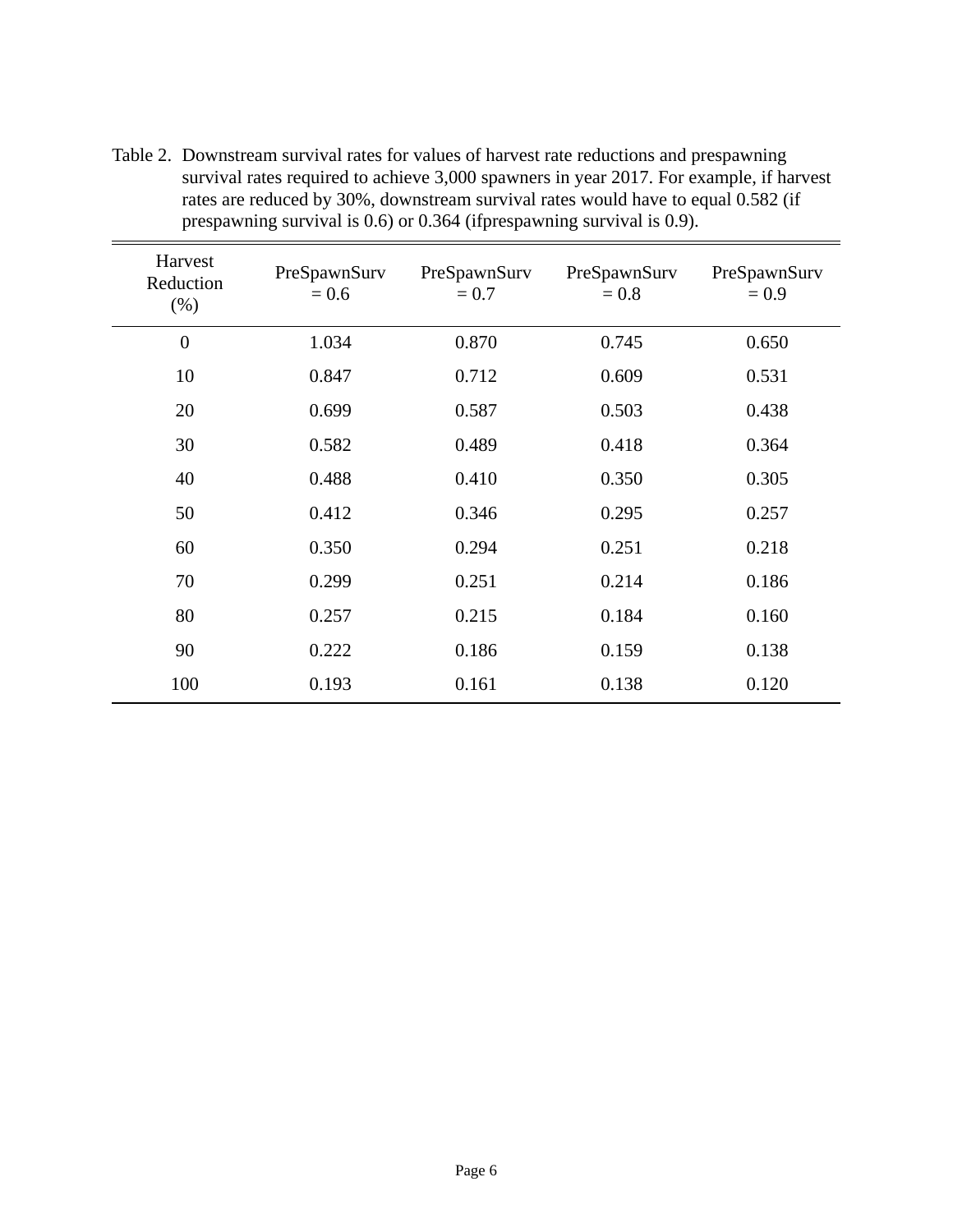

Fig. 1. Illustration of the annual computation cycle in CRiSP.2 and spreadsheet model described in this report.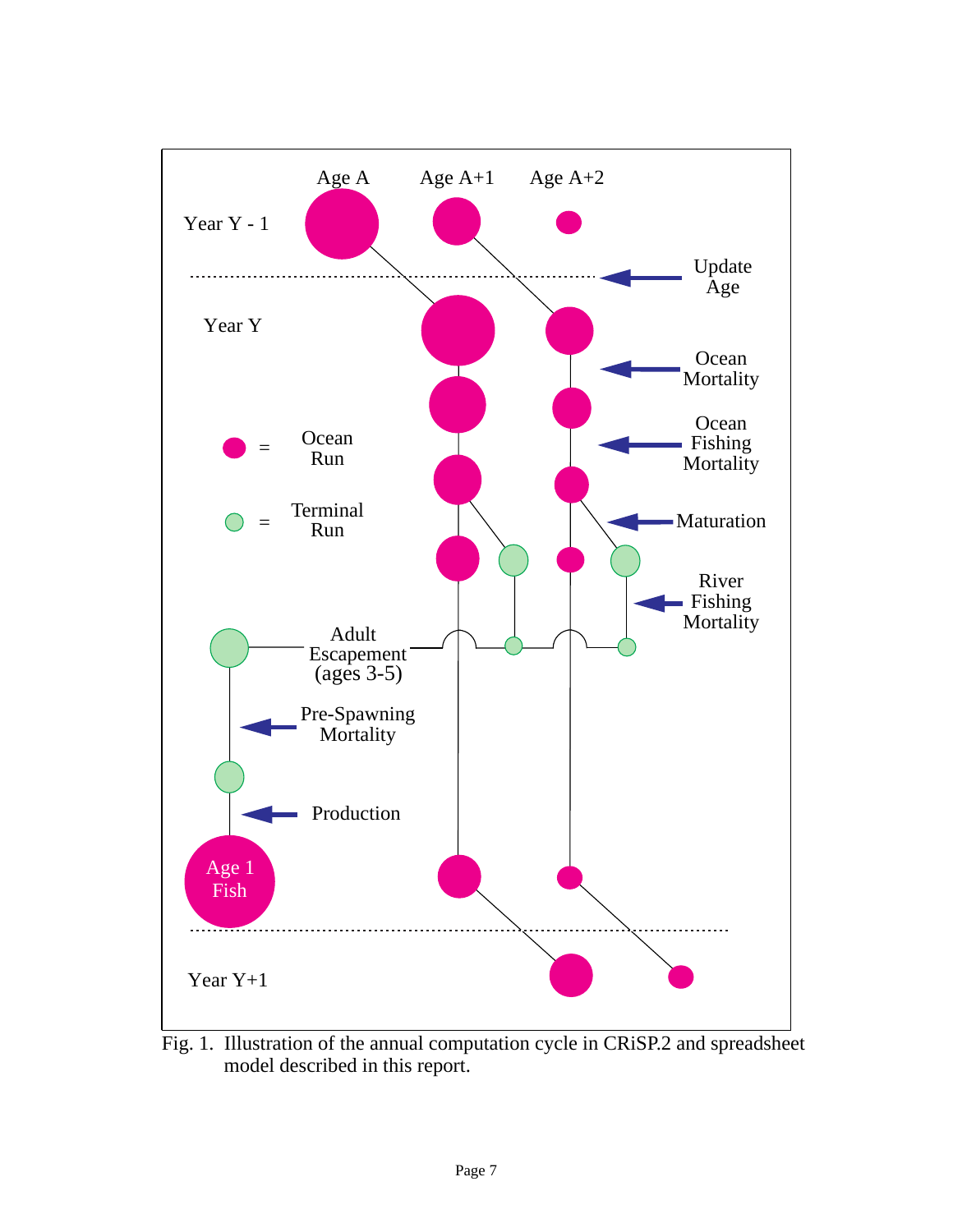

Fig. 2. Spawning trajectories for the Lyon's Ferry indicator stock from the CRiSP.2 model (10/94 calibration) and from the spreadsheet model described in this report (under base case conditions).